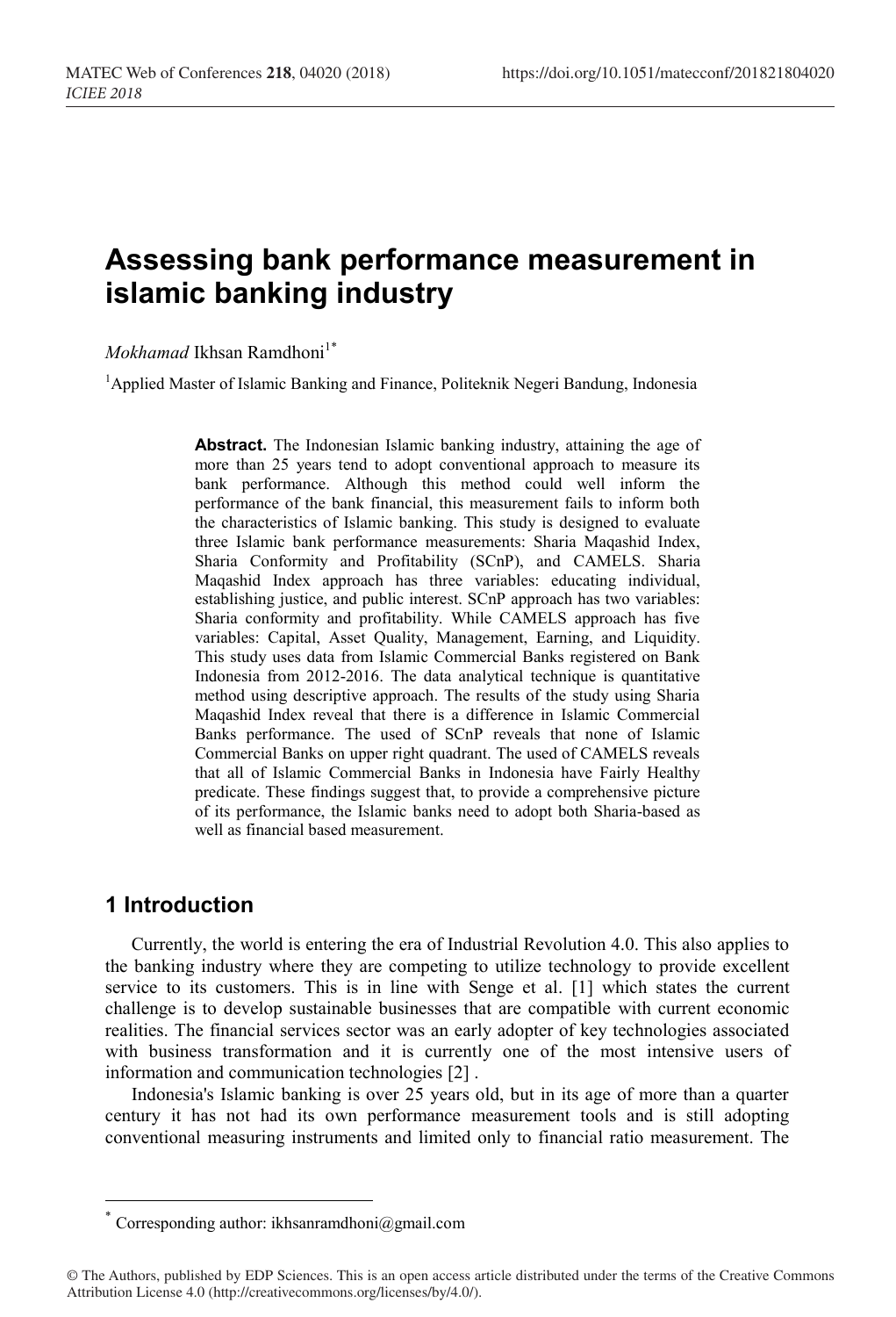use of conventional measuring instruments as the only measure of performance in Islamic banks is considered less suitable.

First, scholars [3] state that Islamic banks and conventional banks are characteristically difficult to distinguish. Secondly, several studies have shown that the measurement of performance of Islamic banks with conventional banks is not the same, since the views of core functions and operational characteristics are clearly different [4]. Thirdly, most Islamic banks rely on financial benchmarks to measure their performance results, therefore, many stakeholders cannot clearly see the difference between Islamic and conventional banking. Furthermore, by using conventional benchmarks to measure the performance of Islamic banking there is a discrepancy between conventional banking performance indicators and the broader objectives of Islamic banking. [5]

This is confirmed by researchers [6] which states that the characteristic difference between Islamic banking and conventional banking is something very basic. So the characteristics of services produced will be different, and evaluation of both types of banking will also be different [7]. Therefore, efforts are needed to develop performance measurement tools that will complement the financial objectives of Islamic banking [5]. The development of measuring instruments for performance of Islamic banks is needed to answer one of the research results that the Islamic finance industry is fast growing and innovating but slow in establishing its credibility [8].

In fact, research related to measuring instruments that have been aligned with the characteristics of Islamic banking has been done. Past researchers have attempted to improve performance measurements to align with the characteristics and objectives of Islamic banking [5] with the Sharia Maqashid Index approach, and research with the Sharia Conformity and Profitability (SCnP) method [9]. The results show that the model can be a strategic alternative approach that can illustrate how well the performance of Islamic banking is more universal and can be implemented in the form of a comprehensive policy strategy [10]. The difference of this study with previous studies is in this study the author use several approaches in assessing the performance of Islamic banking. Considering one of the functions of banking is as financial intermediary, the bank is required to always maintain the level of business performance and business health level in order to gain the trust of stakeholders [7]. On the other hand, scholars [10] maintain that because Islamic banks have different characteristics from conventional banks in both concept and practice, Islamic banking should consider performance that not only focus on financial ratios, but also pay attention to Non-financial ratio.

Based on the above background, this study is intended to assess three models of bank performance measurement, namely the measurement of Islamic banking performance using Sharia Maqashid Index model, Sharia Conformity and Profitability model as well as CAMELS model. Such a study is important to assist the Islamic banking industry to evaluate their business performance and subsequently developing appropriate competitive strategy.

### **2 Literature review**

In the highly competitive business environment, as as in Islamic bank industry, having a high performance is imperative [11]. Performance appraisal is a management tool for knowing how far the company's objectives have been achieved, evaluating business performance, managers, divisions and individuals within the company, as well as for predicting future company expectations [12]. The information used as a performance measurement or assessment tool is grouped into two categories namely financial performance and Non-financial information [13]. The performance of a bank can be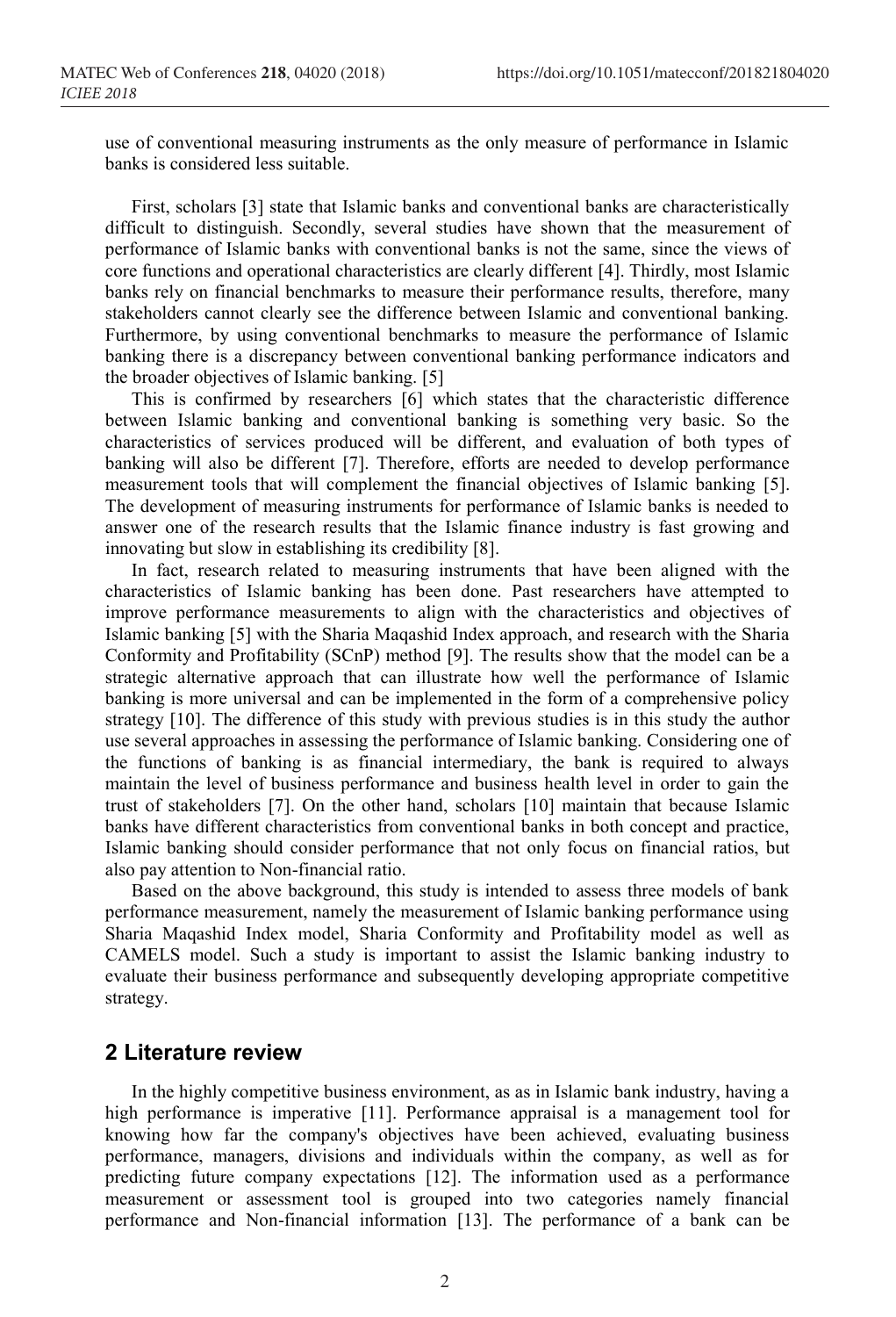identified by using a measuring tool known as CAMELS (Capital, Asset Quality, Management, Earning, Liquidity, and Sensitivity of market risk) analysis. Bank health measurement and rating model through CAMELS analysis has been determined by Bank Indonesia [14]. Non-financial information can increase confidence in the quality management supervision process. A comprehensive performance measurement technique developed by several organizations and companies is a balanced scorecard which includes four measured aspects: financial perspective, customer satisfaction, internal process efficiency, and learning and growth [13].

Mohammed [5] uses a method to define the concept of Maqashid Sharia into a measuring instrument for measuring the performance of Islamic banking. This method describes the Concept (C) into observable behavior and is called Dimension (D). The dimension is then translated into several measurable behaviors called Elements (E). This measurement of performance that have been developed from the framework of Maqashid Sharia and then weighted so that the concept can be used to measure the performance of Islamic banking by weighting each Objective (O) and Element (E) [5].

In the Sharia Conformity and Profitability (SCnP) model there is a merger between profitability indicators to assess conventional financial performance with an index of conformity to sharia values to assess the socio-economic obligations of Islamic banks. The sharia compliance variable consists of the ratio of sharia investment, sharia income, and profit sharing ratio. While the profitability variable consists of ROA, ROE, and profit margin [9]. From each sharia compliance ratio and profitability ratios are averaged and the result is a graph of four quadrants.

One of the bank's performance appraisal tool is CAMELS method, as stated in Bank Indonesia Regulation dated January 24, 2007 [14] regarding Rating System of Commercial Banks Based on Sharia Principles. The Bank's Health Level is the result of qualitative assessment of various aspects affecting the condition or performance of an Islamic commercial bank or Islamic business unit through; quantitative assessment and qualitative assessment of capital factors, asset quality, profitability, liquidity, sensitivity to market risk; and qualitative assessment of management factors. The CAMELS approach in this study do not include sensitivity to market risk factor due to the limited data obtained, especially related to the data of excess capital and the potential loss of exchange rate which become the formula/ratio to calculate the sensitivity factor.

#### **3 Method**

This research useses descriptive quantitative approach. In this case, the researchers describe the quantitative data that have been obtained. After the statistical process, the data is interpreted. The reason for choosing this research method is because all data is in the form of financial ratios and can be directly and easily explained. The population of this study are all Islamic Commercial Banks registered in Bank Indonesia from 2012-2016 as many as 13 Banks [15]. While the sample for this research consists of four Islamic Foreign Exchange Banks.

## **4 Result**

| Table 4.1. Islamic Commercial Bank rating based on Sharia Maqashid Index |  |  |
|--------------------------------------------------------------------------|--|--|
|--------------------------------------------------------------------------|--|--|

|                      | <b>SHARIA MAQASHID INDEX</b> |               |              |            |               |  |  |  |  |
|----------------------|------------------------------|---------------|--------------|------------|---------------|--|--|--|--|
| <b>BANK</b>          | PI of 1st $O$                | PI of $2nd$ O | PI of $3rdO$ | <b>SMI</b> | <b>RANKED</b> |  |  |  |  |
| Bank Svariah Mandiri | 0.00235                      | 0.18596       | 0.10431      | 0.29262    |               |  |  |  |  |
| <b>BNI</b> Syariah   | 0.00663                      | 0.17580       | 0.09888      | 0.28131    |               |  |  |  |  |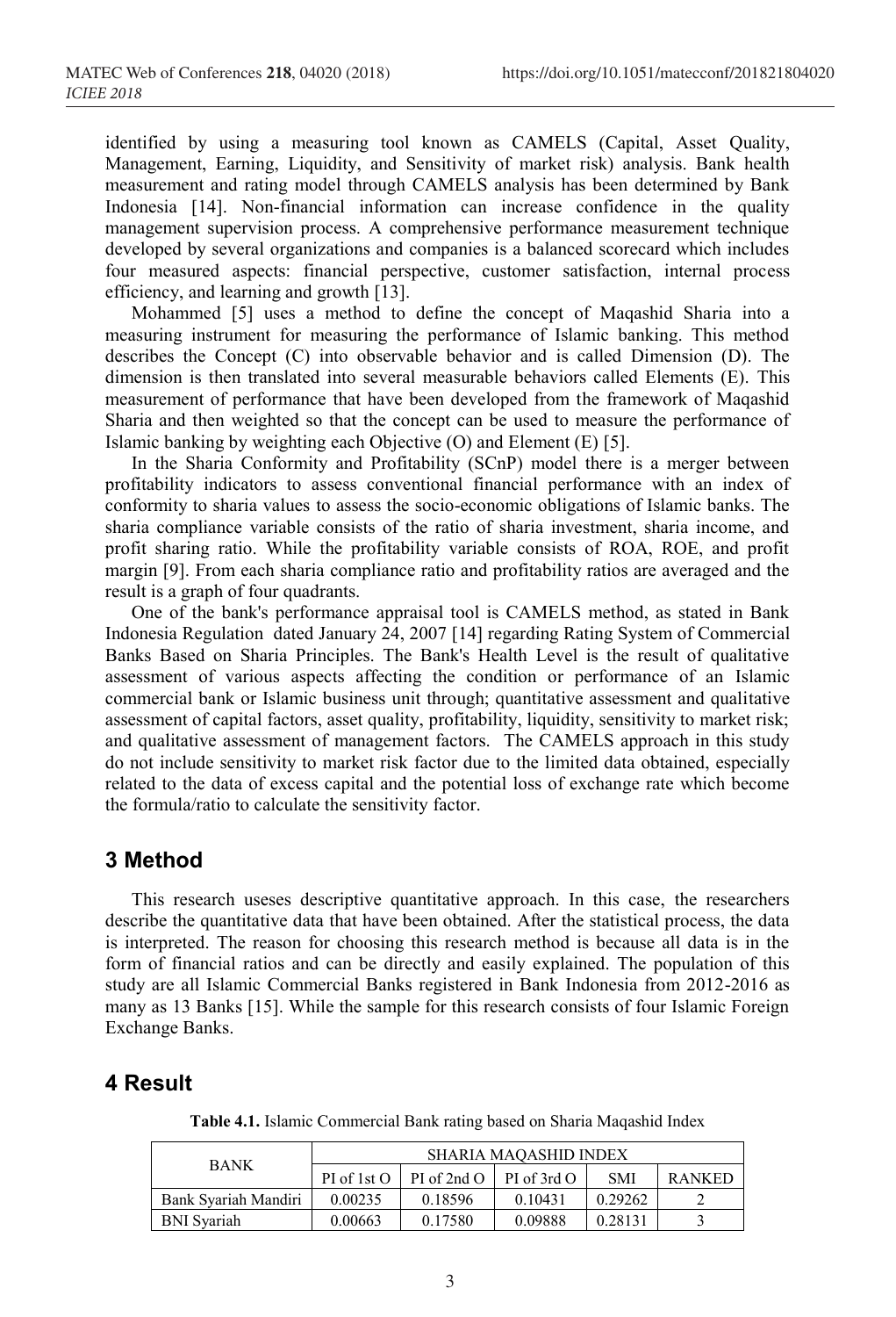| Bank Muamalat     | 0.00391 | 0.21483 | 0.11298 | 0.33172 |  |
|-------------------|---------|---------|---------|---------|--|
| Bank Mega Syariah | J.00071 | 15546   | 0.1062  | 0.26237 |  |

Based on Table 4.1 the total calculation of Sharia Maqashid Index of Bank Muamalat was ranked first followed by Bank Syariah Mandiri at the second level, while BNI Syariah and Bank Mega Syariah ranked third and fourth. These results are similar to the results of Prasetyowati, et. al [16] study which reveals that Bank Muamalat is the best performing bank based on Sharia Maqashid Index measurement compared to other Islamic banks.

|                            |             | 2012                 |            |           | 2013        |            |                     | 2014        |            |                            | 2015               |            |                  | 2016               |            |
|----------------------------|-------------|----------------------|------------|-----------|-------------|------------|---------------------|-------------|------------|----------------------------|--------------------|------------|------------------|--------------------|------------|
| <b>BANK</b>                | SC<br>(0/0) | P<br>$\frac{(0)}{0}$ | Q          | SC<br>(%) | P<br>$(\%)$ | Q          | SC<br>$\frac{1}{2}$ | P<br>$(\%)$ | Q          | <b>SC</b><br>$\frac{6}{2}$ | P<br>$\frac{0}{0}$ | Q          | <b>SC</b><br>(%) | P<br>$\frac{6}{6}$ | Q          |
| Bank<br>Syariah<br>Mandiri | 74          | 12                   | LRQ        | 74        | 8           | <b>LRQ</b> | 73                  | 2           | <b>LLQ</b> | 75                         | 4                  | <b>LRQ</b> | 76               | 4                  | <b>LRQ</b> |
| <b>BNI</b><br>Syariah      | 71          | 8                    | <b>LLQ</b> | 72        | 8           | <b>LLQ</b> | 72                  | 8           | <b>ULQ</b> | 73                         | ⇁                  | <b>ULQ</b> | 73               | 7                  | <b>ULO</b> |
| Bank<br>Muamalat           | 81          | 12                   | <b>LRQ</b> | 83        | 6           | LRQ        | 82                  | 2           | <b>LRQ</b> | 83                         | $\mathcal{D}$      | <b>LRQ</b> | 84               | 2                  | <b>LRQ</b> |
| Bank<br>Mega<br>Syariah    | 67          | 25                   | <b>ULQ</b> | 67        | 13          | ULQ        | 66                  | 4           | <b>ULQ</b> | 66                         | 4                  | <b>LLQ</b> | 67               | Ξ                  | <b>ULQ</b> |

**Table 4.2.** Performance of Islamic Commercial Banks based on SCnP

Table 4.2 shows the performance measurements using the SCnP approach. It indicates that for five years all Islamic Commercial Bank in Indonesia spread in upper left quadrant, lower right quadrant, and lower left quadrant. These results are fairly similar to the finding of Ratnaputri [17] research. This result suggests that there is no Islamic Commercial Bank in Indonesia is located in upper right quadrant, indicating a high sharia compliance while having high profitability.



**Fig. 4.** SCnP Quadrant

In general, Islamic commercial bank performance based on SCnP approach in the period of 2012-2016 is depicted in Figure 4.1 **Note:**

- 1. Bank Syariah Mandiri (1) and Bank Muamalat (3) are in lower right quadrant, meaning have a high level of sharia compliance but having low profitability level.
- 2. BNI Syariah (2) is in lower left quadrant, indicating of a low level of sharia compliance and profitability level.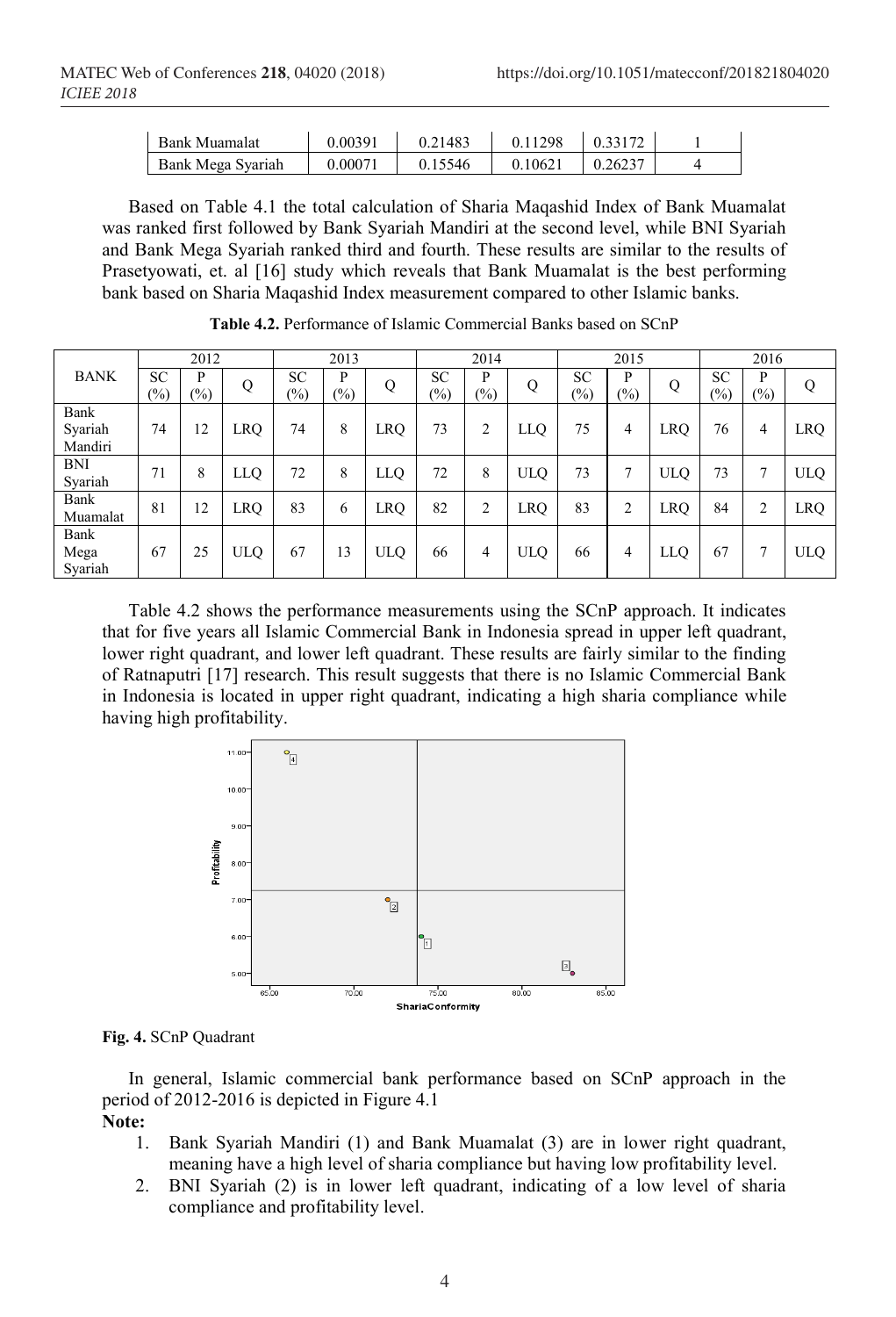3. Bank Mega Syariah (4) is in upper left quadrant, means having a low level of sharia compliance but has a high level of profitability.

| Years                      |        | 2012              | 2013   |                   | 2014   |                   |        | 2015              | 2016   |                   |
|----------------------------|--------|-------------------|--------|-------------------|--------|-------------------|--------|-------------------|--------|-------------------|
| Bank                       | Result | Predicate         | Result | Predicate         | Result | Predicate         | Result | Predicate         | Result | Predicate         |
| Bank<br>Syariah<br>Mandiri | 76.75  | Fairly<br>Healthy | 76.81  | Fairly<br>Healthy | 66.28  | Fairly<br>Healthy | 70.17  | Fairly<br>Healthy | 70.47  | Fairly<br>Healthy |
| <b>BNI</b><br>Syariah      | 70.62  | Fairly<br>Healthy | 76.51  | Fairly<br>Healthy | 75.50  | Fairly<br>Healthy | 76.60  | Fairly<br>Healthy | 76.68  | Fairly<br>Healthy |
| Bank<br>Muamalat           | 76.16  | Fairly<br>Healthy | 69.49  | Fairly<br>Healthy | 66.97  | Fairly<br>Healthy | 67.36  | Fairly<br>Healthy | 67.27  | Fairly<br>Healthy |
| Bank<br>Mega<br>Syariah    | 78.49  | Fairly<br>Healthy | 77.67  | Fairly<br>Healthy | 69.02  | Fairly<br>Healthy | 69.34  | Fairly<br>Healthy | 76.89  | Fairly<br>Healthy |

**Table 4.3** Performance of Islamic Commercial Banks based on CAMELS

**Table 4.4** Comprehensive Measurement Performance

| Bank                 | Ranked | Quadrant   | Predicate      |
|----------------------|--------|------------|----------------|
| Bank Syariah Mandiri |        | <b>LRO</b> | Fairly Healthy |
| <b>BNI</b> Syariah   |        | LLO        | Fairly Healthy |
| <b>Bank Muamalat</b> |        | <b>LRO</b> | Fairly Healthy |
| Bank Mega Syariah    |        | ULO        | Fairly Healthy |

Table 4.4 shows that two Islamic banks (Bank Syariah Mandiri and Bank Muamalat) which have the highest index maqashid value and have a fairly healthy predicate not necessarily that the banks have a high level of sharia suitability and a high profitability. This finding also shows that there is also an Islamic bank which is in the lowest maqashid index (Bank Mega Syariah) and has a fairly healthy predicate but has a high profitability level (in upper left quadrant).

However, for Islamic banks with first and second ranking with the index maqashid method, the result consistently shows the possibility of being in two quadrants, i.e. in upper right quadrat or low right quadrant. This means that an Islamic bank with a first and second ranking maqashid index does not necessarily have a high level of profitability. Further, the result indicates that every Islamic bank with a first and second ranking maqashid index has a high sharia conformity value.

# **5 Conclusion, implication, and future research**

The measurement of Islamic Commercial Banks performance in 2012-2016 using maqashid index method shows the varied results of Islamic Commercial Banks in Indonesia. The best performance was achieved by Bank Muamalat who consistently maintained the performance that was ranked first. Performance measurements using the SCnP approach indicate that for five years all Islamic Commercial Banks in Indonesia are spread out in upper left quadrant, lower right quadrant, lower left quadrant, and that means no Islamic Commercial Banks in Indonesia in the upper right quadrant which has a high sharia suitability and has a high profitability. The measurement of performance using CAMEL approach shows that for five years all banks has a fairly healthy performance rating. These findings suggest that, to provide a comprehensive picture of their performance, Islamic banks need to adopt both Sharia-based and financial-based